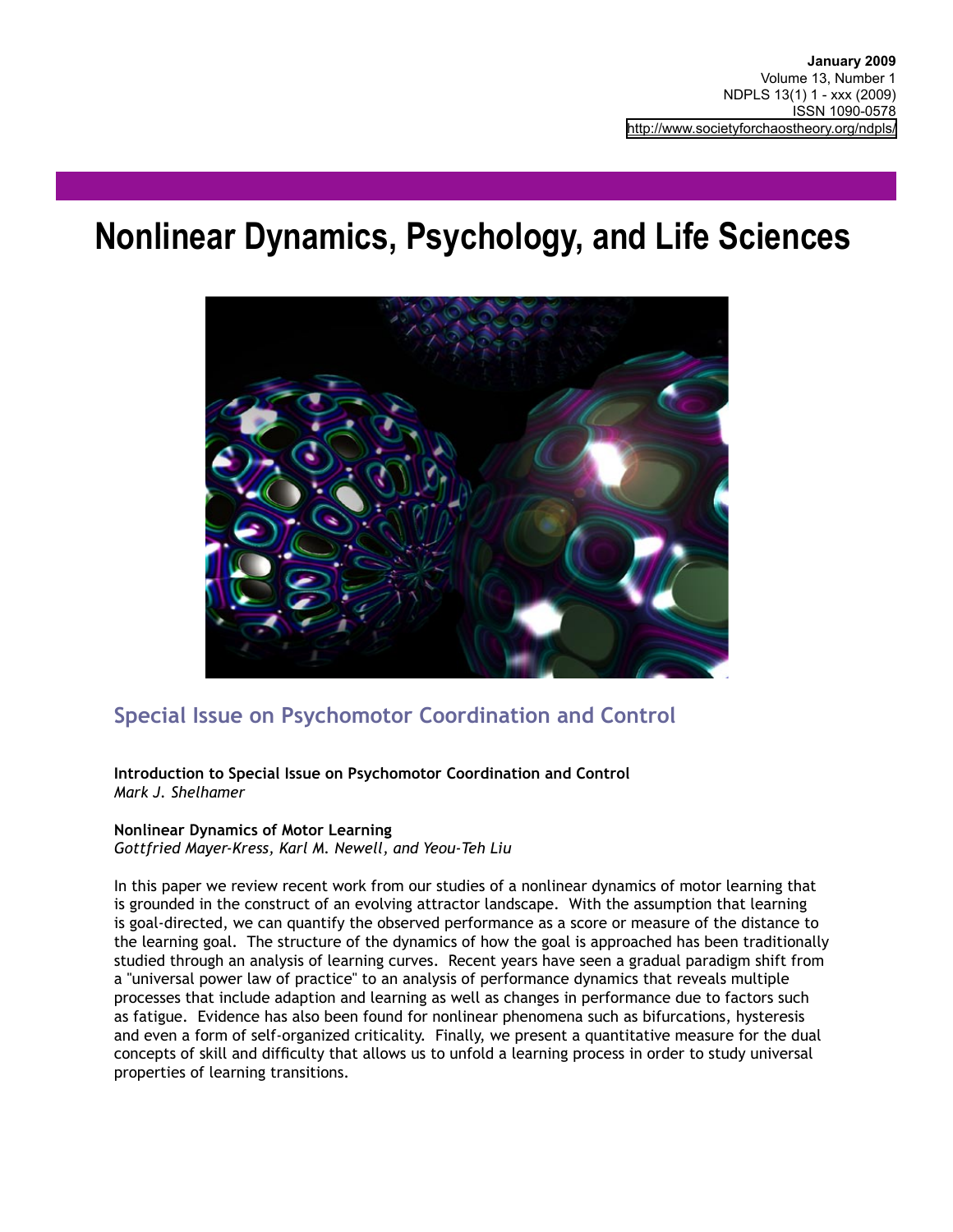#### **Dynamics of multi-articular coordination in neurobiological systems** *Jia Yi Chow, Keith Davids, Chris Button, Robert Rein, Robert Hristovski, and Michael Koh*

Although previous work in nonlinear dynamics on neurobiological coordination and control has provided valuable insights from studies of single joint movements in humans, researchers have shown increasing interest in coordination of multi-articular actions. Multi-articular movement models have provided valuable insights on neurobiological systems conceptualised as degenerate, adaptive complex systems satisfying the constraints of dynamic environments. In this paper, we overview empirical evidence illustrating the dynamics of adaptive movement behavior in a range of multi-articular actions including kicking, throwing, hitting and balancing. We model the emergence of creativity and the diversity of neurobiological action in the meta-stable region of self organising criticality. We examine the influence on multi-articular actions of decaying and emerging constraints in the context of skill acquisition. We demonstrate how, in this context, transitions between preferred movement patterns exemplify the search for and adaptation of attractor states within the perceptual motor workspace as a function of practice. We conclude by showing how empirical analyses of neurobiological coordination and control have been used to establish a nonlinear pedagogical framework for enhancing acquisition of multiarticular actions.

#### **Soft-Assembly of Sensorimotor Function**

# *Christopher T. Kello and Guy C. Van Orden*

Von Holst (1939/73) proposed relative coordination as a general characteristic of sensorimotor functions like locomotion. Its functionality derives from striking a balance between independence versus interdependence among component activities, e.g., fin or leg oscillations in lipfish and centipede models, respectively. A similar balancing act in the Ising (1925) model was found to produce patterns of electron spin alignment, analogous to the soft-assembly of locomotive patterns. The Ising model analog to relative coordination is metastability, and Kelso (1995) hypothesized that metastability is essential to sensorimotor functions across levels and domains of analysis, from individual neurons to neural systems to anatomical components of all kinds. In the present survey, relative coordination and metastability are hypothesized to underliethe soft-assembly of sensorimotor function, and this hypothesis is shown to predict 1/f scaling as a pervasive property of intrinsic fluctuations. Evidence is reviewed in support of this prediction from studies of human neural activity, as well as response time tasks and speech production tasks.

#### **1/f Scaling in Movement Time Changes with Practice in Precision Aiming** *Maarten L. Wijnants, Anna M. T. Bosman, Fred Hasselman, Ralf F. A. Cox, & Guy C. Van Orden*

Abstract: When people perform repeated goal-directed movements, consecutive movement durations inevitably vary over trials, in poor as well as in skilled performances. The well-established paradigm of precision-aiming is taken as a methodological framework here. Evidence is provided that movement variability in closed tasks is not a random phenomenon, but rather shows a coherent temporal structure, referred to as 1/f scaling. The scaling relation appears more clearly as participants become trained in a highly constrained motor task. Also Recurrence Quantification Analysis (RQA) and Sample Entropy (SampEn) as analytic tools show that variation of movement times becomes less random and more patterned with motor learning. This suggests that motor learning can be regarded as an emergent, dynamical fusing of collaborating subsystems into a lower-dimensional organization. These results support the idea that 1/f scaling is ubiquitous throughout the cognitive system, and suggest that it plays a fundamental role in the coordination of cognitive as well as motor function.

## **Attractor and Lyapunov Models for Reach and Grasp Movements with Application to Robot-assisted Therapy**

*Stephen J. Guastello, Dominic E. Nathan, and Michelle J. Johnson*

The principles of attractors and Lyapunov exponents were used to develop a reaching-to-grasp model